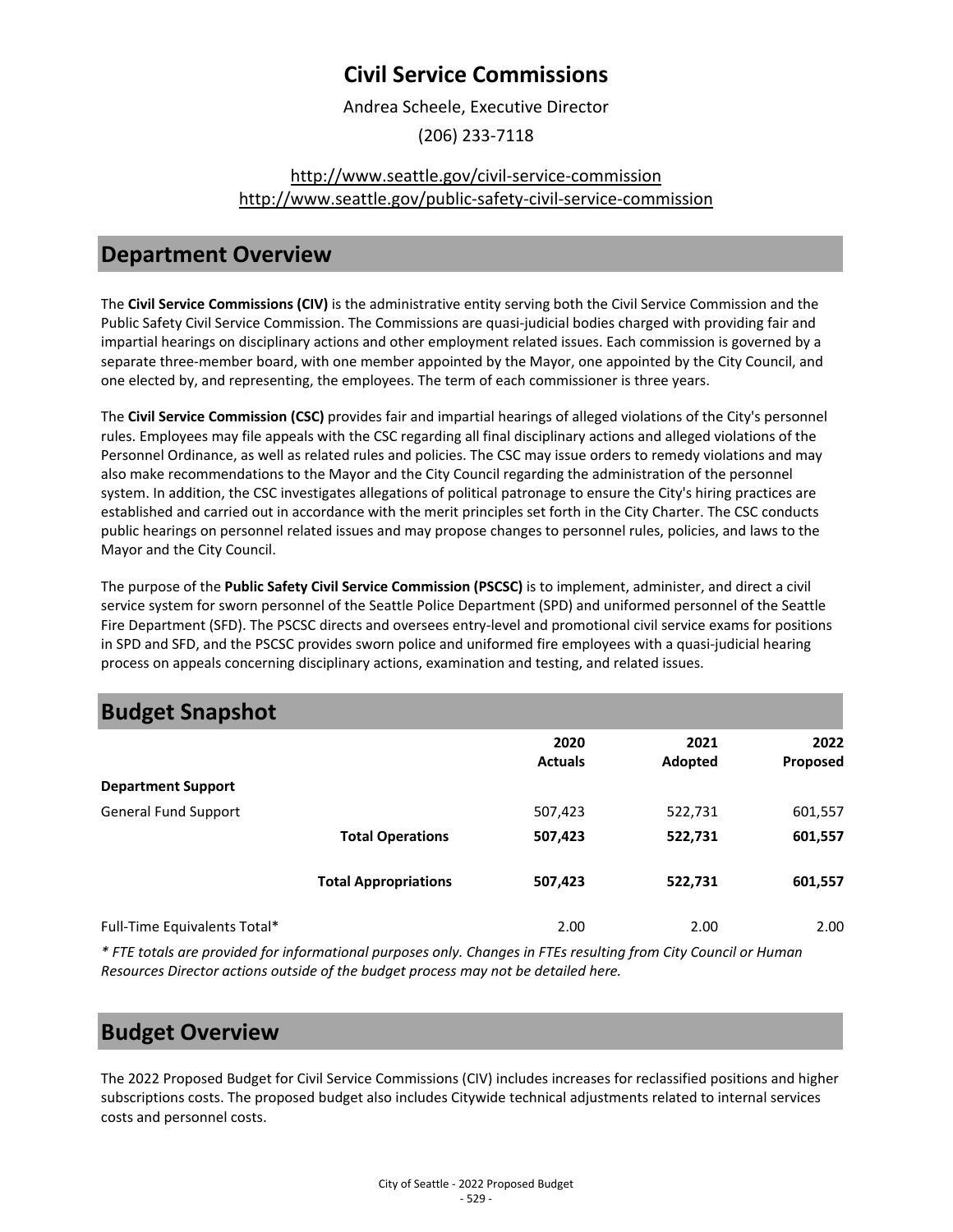# **Civil Service Commissions**

# **Incremental Budget Changes**

### **Civil Service Commissions**

|                                                 | <b>Dollars</b> | <b>FTE</b> |
|-------------------------------------------------|----------------|------------|
| 2021 Adopted Budget                             | 522,731        | 2.00       |
| <b>Baseline</b>                                 |                |            |
| Citywide Adjustments for Standard Cost Changes  | 33,261         |            |
| <b>Baseline Adjustments for Personnel Costs</b> | 5,565          |            |
| <b>Proposed Operating</b>                       |                |            |
| Positions Reclassification Increase             | 30,000         |            |
| Increase for Ongoing Subscriptions and Services | 10,000         |            |
| <b>Total Incremental Changes</b>                | \$78,826       |            |
| <b>Total 2022 Proposed Budget</b>               | \$601,557      | 2.00       |

# **Description of Incremental Budget Changes**

| <b>Baseline</b>                                                                                                                                                                                                                                                                                                                                                                                                                                                              |  |  |  |
|------------------------------------------------------------------------------------------------------------------------------------------------------------------------------------------------------------------------------------------------------------------------------------------------------------------------------------------------------------------------------------------------------------------------------------------------------------------------------|--|--|--|
| <b>Citywide Adjustments for Standard Cost Changes</b>                                                                                                                                                                                                                                                                                                                                                                                                                        |  |  |  |
| \$33,261<br>Expenditures                                                                                                                                                                                                                                                                                                                                                                                                                                                     |  |  |  |
| Citywide technical adjustments made in the baseline phase reflect changes to internal services costs, including rates<br>from the Department of Finance & Administrative Services, Seattle Information Technology Department, Seattle<br>Department of Human Resources, and for healthcare, retirement and industrial insurance charges for the<br>department. These adjustments reflect initial assumptions about these costs and inflators early in the budget<br>process. |  |  |  |
| <b>Baseline Adjustments for Personnel Costs</b>                                                                                                                                                                                                                                                                                                                                                                                                                              |  |  |  |
| \$5,565<br>Expenditures                                                                                                                                                                                                                                                                                                                                                                                                                                                      |  |  |  |
| This centrally administered change adjusts appropriations to restore the annual wage increase for non-represented<br>Executives, Managers and Strategic Advisors, which was forgone in 2021 due to financial constraints.                                                                                                                                                                                                                                                    |  |  |  |
| <b>Proposed Operating</b>                                                                                                                                                                                                                                                                                                                                                                                                                                                    |  |  |  |
| <b>Positions Reclassification Increase</b>                                                                                                                                                                                                                                                                                                                                                                                                                                   |  |  |  |
| \$30,000<br>Expenditures                                                                                                                                                                                                                                                                                                                                                                                                                                                     |  |  |  |
| This item increases ongoing appropriation authority by \$30,000 to the Civil Service Commissions. This increase<br>provides the department with sufficient budget authority to cover an increase in personnel compensation due to<br>two position reclassifications approved in 2020 by the Seattle Department of Human Resources.                                                                                                                                           |  |  |  |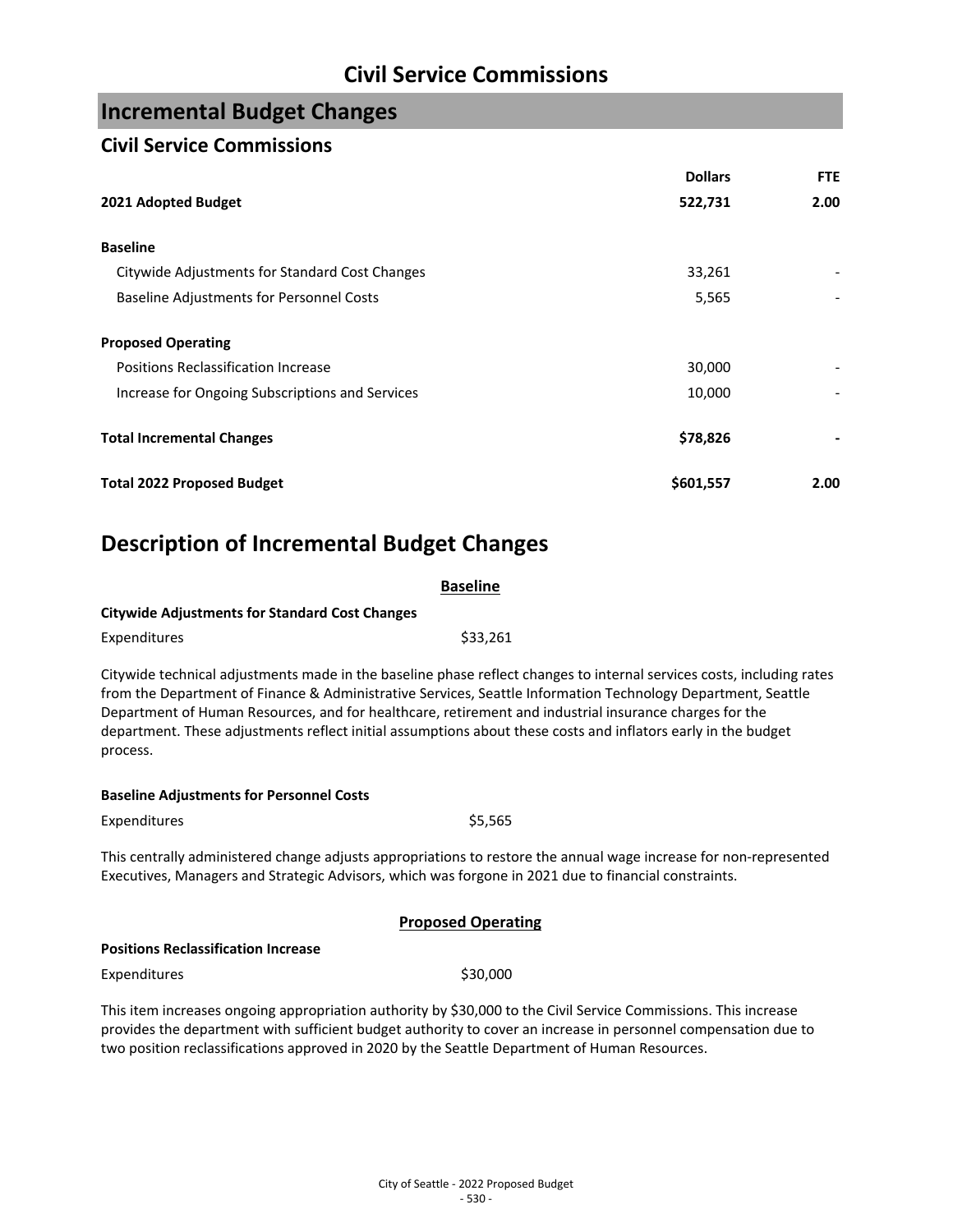# **Civil Service Commissions**

#### **Increase for Ongoing Subscriptions and Services**

Expenditures \$10,000

This item increases ongoing appropriation authority by \$10,000 to the Civil Service Commissions for an increase in subscriptions and services necessary to perform the core duties of the department, including court recording software, legal research, and publications for administrative rulemaking.

| <b>Expenditure Overview</b>                          |                        |                 |                         |
|------------------------------------------------------|------------------------|-----------------|-------------------------|
| <b>Appropriations</b>                                | 2020<br><b>Actuals</b> | 2021<br>Adopted | 2022<br><b>Proposed</b> |
| <b>CIV - BO-VC-V1CIV - Civil Service Commissions</b> |                        |                 |                         |
| 00100 - General Fund                                 | 507,423                | 522,731         | 601,557                 |
| Total for BSL: BO-VC-V1CIV                           | 507,423                | 522,731         | 601,557                 |
| <b>Department Total</b>                              | 507,423                | 522,731         | 601,557                 |
| Department Full-Time Equivalents Total*              | 2.00                   | 2.00            | 2.00                    |

*\* FTE totals are provided for informational purposes only. Changes in FTEs resulting from City Council or Human Resources Director actions outside of the budget process may not be detailed here.* 

| <b>Budget Summary by Fund Civil Service Commissions</b> |                        |                 |                  |
|---------------------------------------------------------|------------------------|-----------------|------------------|
|                                                         | 2020<br><b>Actuals</b> | 2021<br>Adopted | 2022<br>Proposed |
| 00100 - General Fund                                    | 507.423                | 522,731         | 601,557          |
| <b>Budget Totals for CIV</b>                            | 507,423                | 522,731         | 601,557          |

# **Appropriations by Budget Summary Level and Program**

#### **CIV - BO-VC-V1CIV - Civil Service Commissions**

The purpose of the Civil Service Commissions Budget Summary Level is to provide administrative support to the Public Safety Civil Service Commission (PSCSC) and the Civil Service Commission (CSC). The PSCSC provides sworn police and uniformed fire employees with a quasi-judicial process for hearings on appeals concerning disciplinary actions, examination and testing, and other related issues. The CSC directs the civil service system for all other employees of the City.

| <b>Program Expenditures</b>      | 2020<br><b>Actuals</b> | 2021<br>Adopted | 2022<br>Proposed |
|----------------------------------|------------------------|-----------------|------------------|
| <b>Civil Service Commissions</b> | 507,423                | 522,731         | 601,557          |
| Total                            | 507,423                | 522,731         | 601,557          |
| Full-time Equivalents Total*     | 2.00                   | 2.00            | 2.00             |

*\* FTE totals are provided for informational purposes only. Changes in FTEs resulting from City Council or Human Resources Director actions outside of the budget process may not be detailed here.*